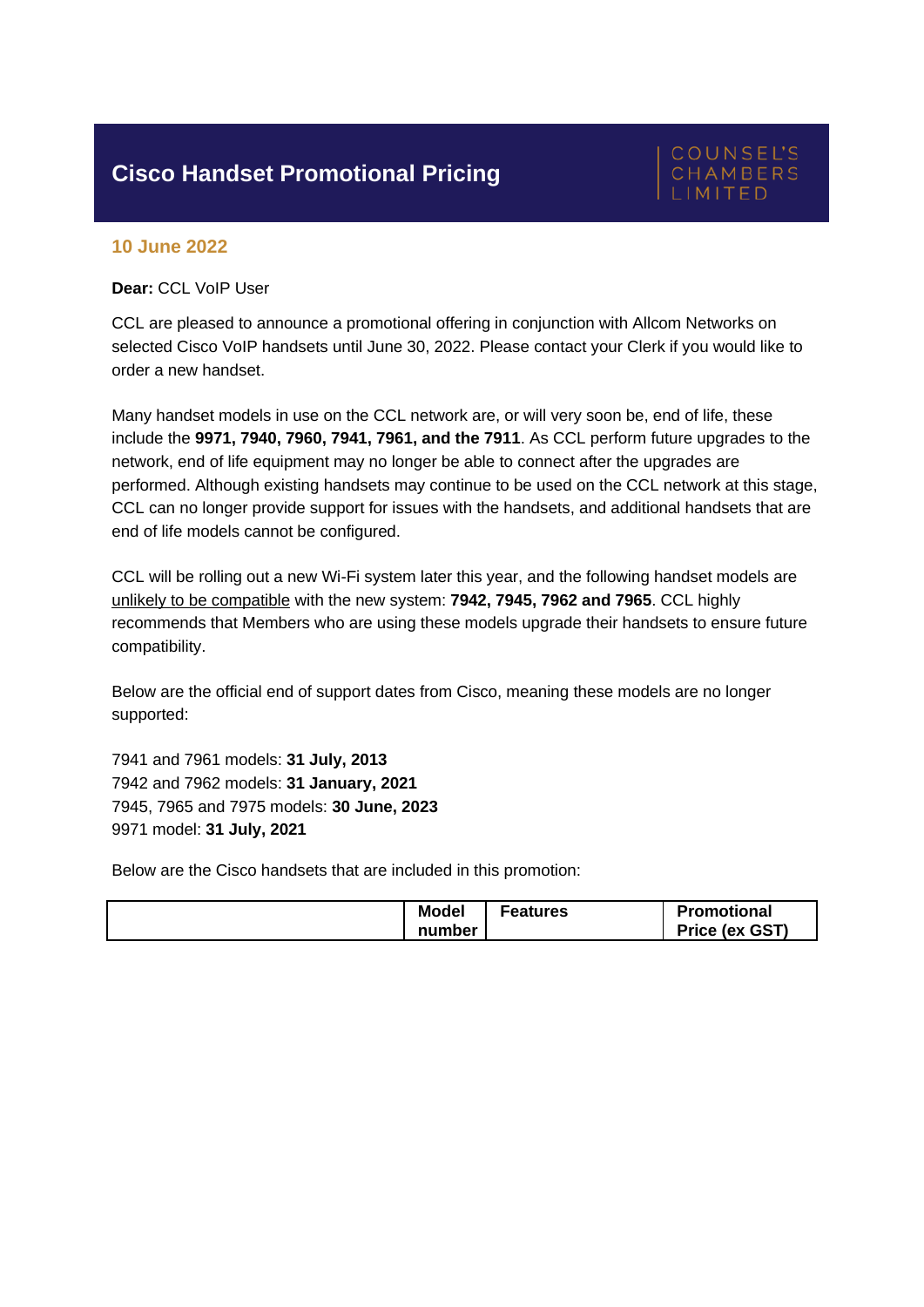| 8865 | Colour screen, 5<br>Line/feature keys.<br>Integrated HD video<br>camera<br>Bluetooth enabled<br>(for headsets and<br>mobile phone<br>pairing)<br>Two USB ports (for<br>wired or wireless<br>headset or<br>smartphone<br>charging)<br>Ability to add three<br>Key Expansion<br>Modules. | \$494.96                     |
|------|----------------------------------------------------------------------------------------------------------------------------------------------------------------------------------------------------------------------------------------------------------------------------------------|------------------------------|
| 8851 | Colour screen, 5<br>Line/feature keys.<br><b>Bluetooth enabled</b><br>(for headsets and<br>mobile phone<br>pairing)<br>One USB port (for<br>wired or wireless<br>headset or<br>smartphone<br>charging)<br>Ability to add two<br>Key Expansion<br>Modules.                              | \$384.06 (charcoal<br>model) |
| 8845 | Colour screen, 5<br>Line/feature keys.<br>Integrated HD video<br>camera<br><b>Bluetooth enabled</b><br>(for headsets and<br>mobile phone<br>pairing)<br>No USB. No<br>expansion modules.                                                                                               | \$372.29                     |

The model that CCL recommend for most users is the 8845. These handsets are also available in white for a small premium.

Members are able to connect a variety of Bluetooth headsets and other devices to the new Cisco handsets. Allcom can provide recommendations and pricing for compatible headset models.

Please contact me if you have any questions by replying to this email.